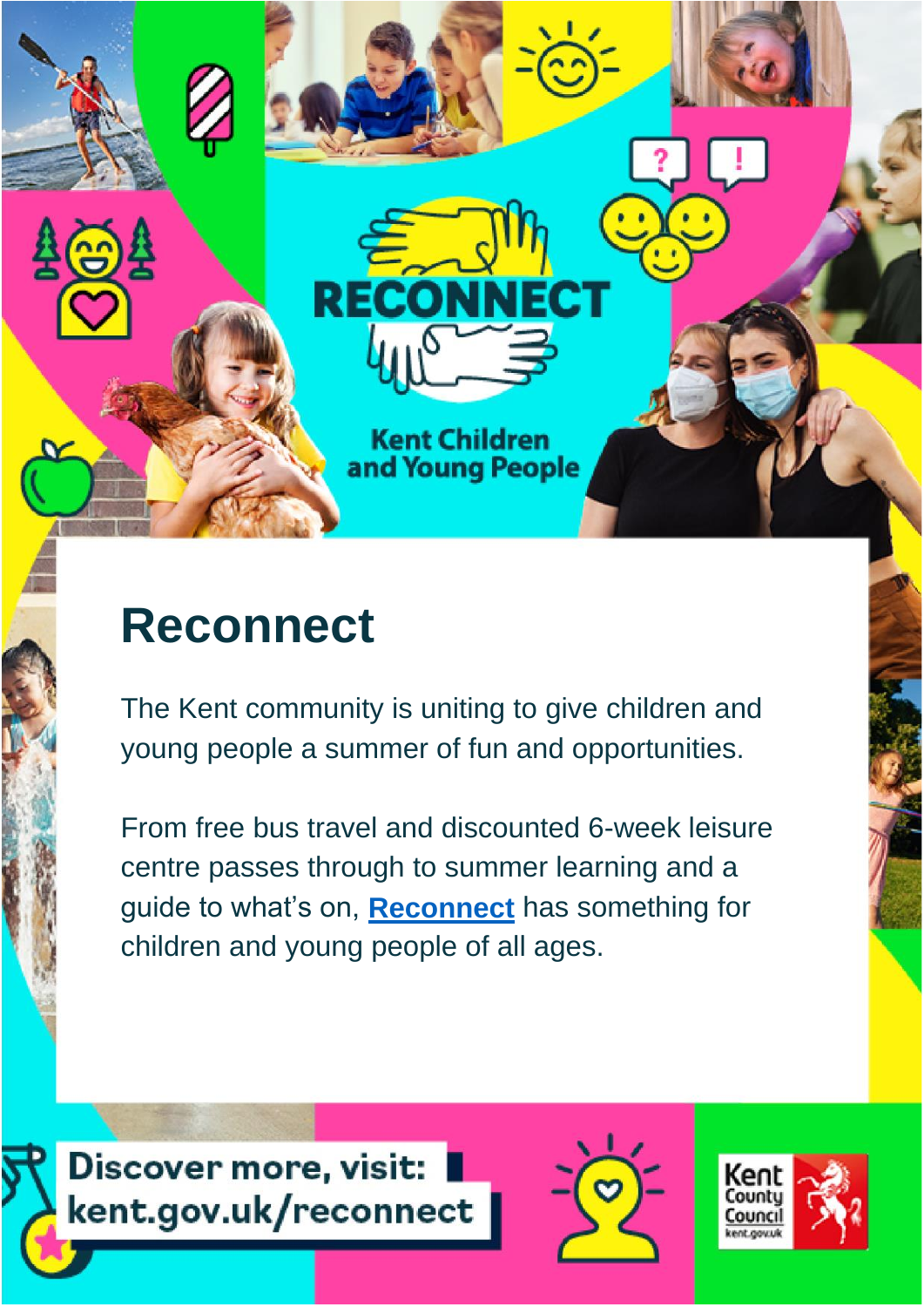#### **About Reconnect**

**Reconnect** is uniting the Kent community in providing opportunities for children and young people to help them get ahead as we emerge from the Covid pandemic. We want our children and young people to reconnect with friends and family, get ahead in their learning and future employment, and be physically and mentally healthy. It's a year of exciting and varied opportunities, new and old, for children, young people and their families to become involved in.

**All details are on the [Reconnect website.](http://www.kent.gov.uk/reconnect)**

#### **Local events, activities and clubs**

Clubs, groups and community organisations across Kent are offering a range of activities – from one-off events, to regular, weekly sessions. Find out more by visiting the [Reconnect What's On guide.](https://local.kent.gov.uk/kb5/kent/directory/whats_on.page)

#### **Free bus travel for 11- to 18-year-olds**

Young people in school year groups 6 to 13 can travel for free by bus from 22 July to 31 August. Pupils will receive their Reconnect bus pass from their school by the end of term. The Reconnect bus pass is also available for college students (via their college) and children and young people (aged between 11 and 18) who are home-schooled (via open libraries, youth hubs and children's centres).

Passes can only be used on journeys that start and finish in Kent.

Visit the [Reconnect website](https://www.kent.gov.uk/education-and-children/schools/reconnect/reconnect-activities-and-events/free-bus-travel-for-young-people) for full details about using the bus pass.

## **6-week leisure centre pass for £25 (or £10 if you receive free school meals)**

Local leisure centres across Kent are offering a £25 six-week leisure centre pass to cover the summer holidays. Parents can buy the pass for their child or children direct from the leisure centre they want to use this summer. There is no limit on the number of times that children and young people can use their pass during the summer holidays. Full details of what's available at each participating leisure centre will be available on their websites.

Parents whose children receive benefits-related free school meals will receive an electronic Reconnect Discount Voucher enabling them to buy the leisure centre pass for £10.

Find the participating leisure centres on the [Reconnect website.](https://www.kent.gov.uk/education-and-children/schools/reconnect/reconnect-activities-and-events/reconnect-leisure-centre-passes)





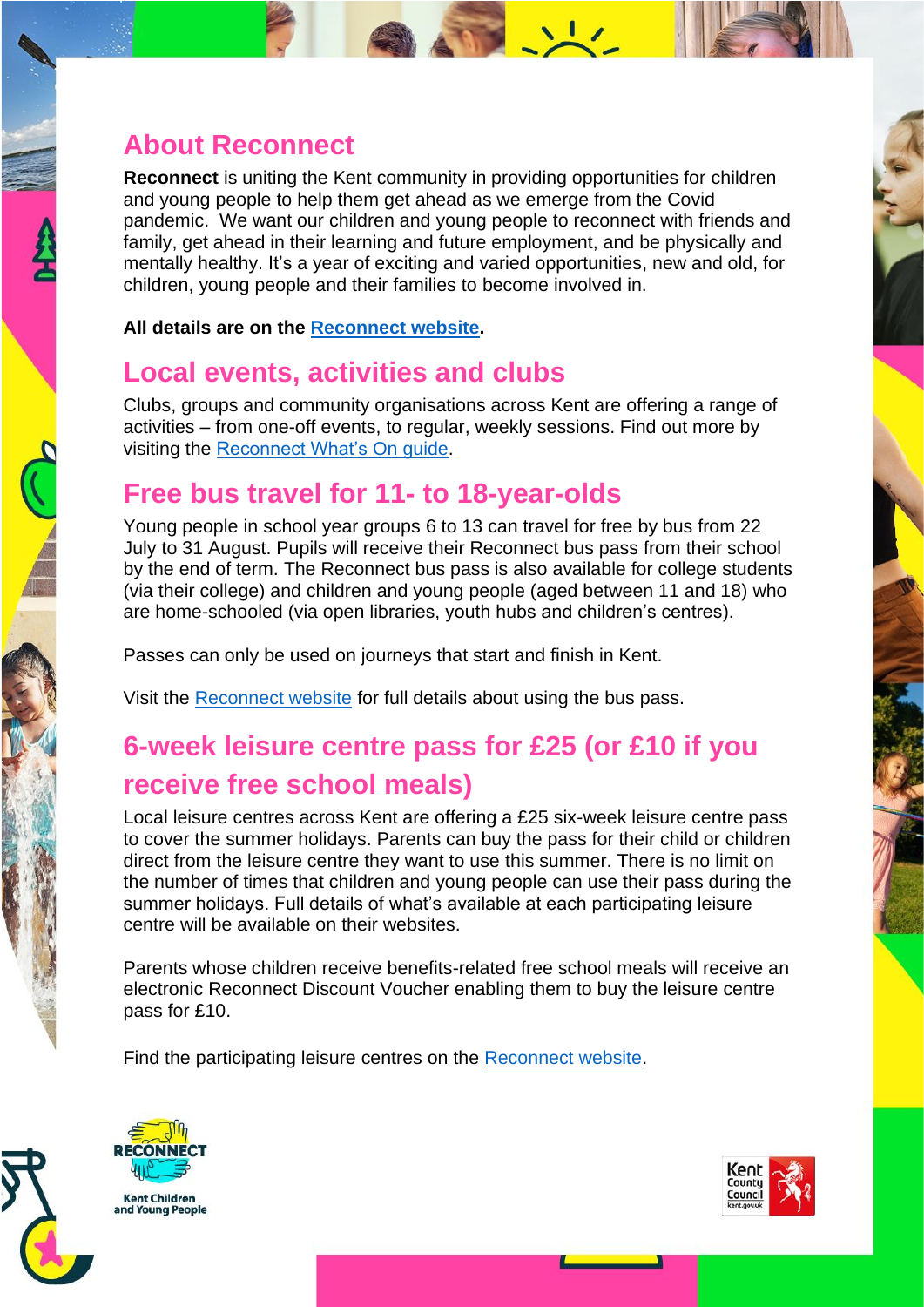#### **Get ahead with your learning this summer**

We have put together an exciting and innovative package of summer learning opportunities, designed to help children and young people catch up on any missed learning and to help them get a head start on the new school year in September with confidence. Full details are on the [Reconnect website.](https://www.kent.gov.uk/education-and-children/schools/reconnect/reconnect-activities-and-events/reconnect-with-education)

- **Free** access for GCSEs and A-Level students to a library of more than 2,000 podcasts about the subjects they'll be studying from September. We've teamed up with Audiopi who bring to life a wide range of subjects in podcast format – and they're broken down into short episodes 10-12 minute episodes so students can tune in whether they're at home or on the move, fitting seamlessly around their lives.
- **Free** daily live maths and English lessons, fitness blast classes and Wellbeing Wednesday activities brought to children and young people by Invicta National Academy throughout the summer holidays. Available to all schoolchildren, KS1 to KS4, parents can pick and choose classes that fit with their child's needs. Classes are 45 minutes long and run 26 July to 27 August. Booking is open now.
- Get help with spelling those tricky words via the award-winning Sir Linkalot app, which is available for parents to download for **free** this summer. The Sir Linkalot app helps children of all ages spell any tricky word, all the way from 'was' to 'onomatopoeia' and is a gamechanger for those with dyslexia.
- Students can take a **virtual trip to six destinations** across the world and immerse themselves in the experiences of different cultures and perspectives using the Lyfta platform. The immersive and interactive journey gives children and young people the chance to connect with inspiring human stories from around the world, that model resilience, problem-solving, teamwork and other critical skills. [Click here](https://www.lyfta.com/reconnect) to access the registration form.
- There is a **50% discount** for all Kent families and children to join Kent Children's University, where they can develop practical and personal skills, build confidence, and discover new interests and talents beyond the classroom. Participating families can use Children's University Online to search for fun and enjoyable learning activities that their child can take part in outside normal school time. Activities range from trips to tourist destinations, music lessons, sessions in sports clubs, learning a language and much, much more.

Visit our [summer learning page on the Reconnect website](https://www.kent.gov.uk/education-and-children/schools/reconnect/reconnect-activities-and-events/reconnect-with-education) for full details of each offer and how to access them.